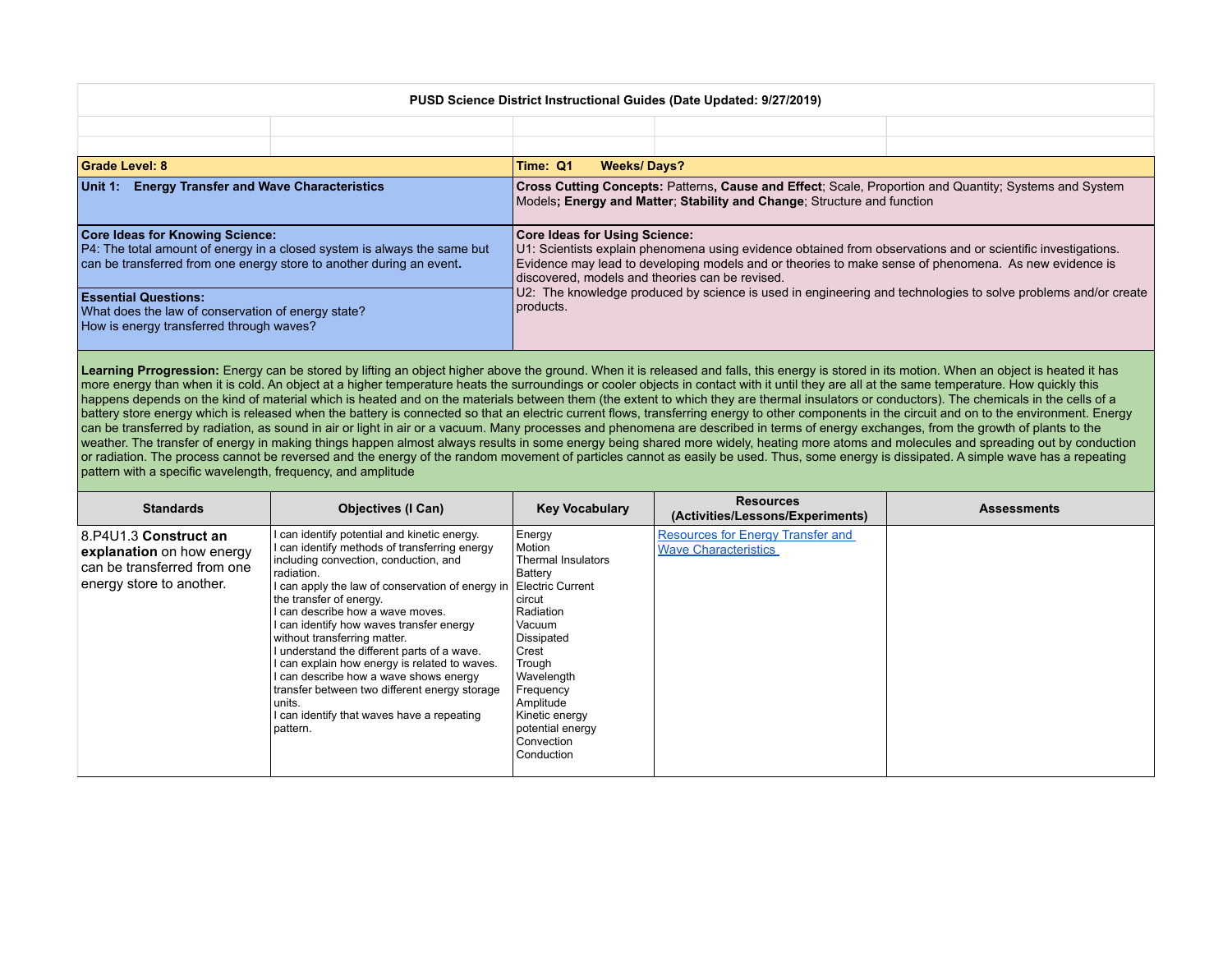| $ 8.P4U1.4$ Develop and use<br>mathematical models to<br>explain wave characteristics<br>and interactions.       | I can distinguish between wavelength,<br>frequency, and amplitude.<br>I can create line graphs, bar graphs, circle<br>graphs etc. to describe wave data.<br>I can describe how the amplitude of a wave is<br>related to the energy in a wave.<br>I can describe the relationship between the<br>amplitude of a wave and the energy in the<br>wave. | Wavelength<br>Frequency<br>Amplitude<br>Linear relationships<br>Inonlinear<br>relationships<br>Rise<br>Run<br>Graph<br>Slope<br> parabola |  |
|------------------------------------------------------------------------------------------------------------------|----------------------------------------------------------------------------------------------------------------------------------------------------------------------------------------------------------------------------------------------------------------------------------------------------------------------------------------------------|-------------------------------------------------------------------------------------------------------------------------------------------|--|
| 8.P4U2.5 Develop a solution<br>to increase efficiency when<br>transferring energy from one<br>source to another. |                                                                                                                                                                                                                                                                                                                                                    |                                                                                                                                           |  |

| <b>Grade Level: 8</b>                                                                                                                                                                                                                                                                                                                                                                                                                                                                                                                                                                     | <b>Weeks/Days?</b><br><b>Time: Q1-2</b>                                                                                                                                                                                                                                                                |  |
|-------------------------------------------------------------------------------------------------------------------------------------------------------------------------------------------------------------------------------------------------------------------------------------------------------------------------------------------------------------------------------------------------------------------------------------------------------------------------------------------------------------------------------------------------------------------------------------------|--------------------------------------------------------------------------------------------------------------------------------------------------------------------------------------------------------------------------------------------------------------------------------------------------------|--|
| <b>Identifying Matter and its Interactions</b><br>Unit 2:                                                                                                                                                                                                                                                                                                                                                                                                                                                                                                                                 | Cross Cutting Concepts: Patterns, Cause and Effect: Scale, Proportion and Quantity: Systems and System<br>Models: Energy and Matter: Stability and Change: Structure and function                                                                                                                      |  |
| <b>Core Ideas for Knowing Science:</b><br>P1: All matter in the Universe is made of very small particles.<br>P4: The total amount of energy in a closed system is always the same but<br>can be transferred from one energy store to another during an event.                                                                                                                                                                                                                                                                                                                             | Core Ideas for Using Science: U1: Scientists explain phenomena using evidence obtained from observations<br>and or scientific investigations. Evidence may lead to developing models and or theories to make sense of<br>phenomena. As new evidence is discovered, models and theories can be revised. |  |
| <b>Essential Questions:</b><br>How are atoms rearranged in a chemical reaction?<br>What are physical and chemical properties of matter?<br>How is energy utilized in a chemical reaction?                                                                                                                                                                                                                                                                                                                                                                                                 |                                                                                                                                                                                                                                                                                                        |  |
| Learning Prrogression: All materials, anywhere in the universe, living and non-living, are made of a very large numbers of basic 'building blocks' called atoms, of which there are about 100<br>different kinds. Substances made of only one kind of atom are called elements. Atoms of different elements can combine together to form a very large number of compounds. Achemical reaction<br>involves a rearrangement of the atoms in the reacting substances to form new substances, while the total amount of matter remains the same. The properties of different materials can be |                                                                                                                                                                                                                                                                                                        |  |

explained in terms of the behavior of the atoms and groups of atoms of which they are made.

| <b>Standards</b> | (I Can)<br><b>Objectives</b> | <b>Key Vocabulary</b> | Resources<br>Activities/Lessons/Experiments) | Assessments |
|------------------|------------------------------|-----------------------|----------------------------------------------|-------------|
|------------------|------------------------------|-----------------------|----------------------------------------------|-------------|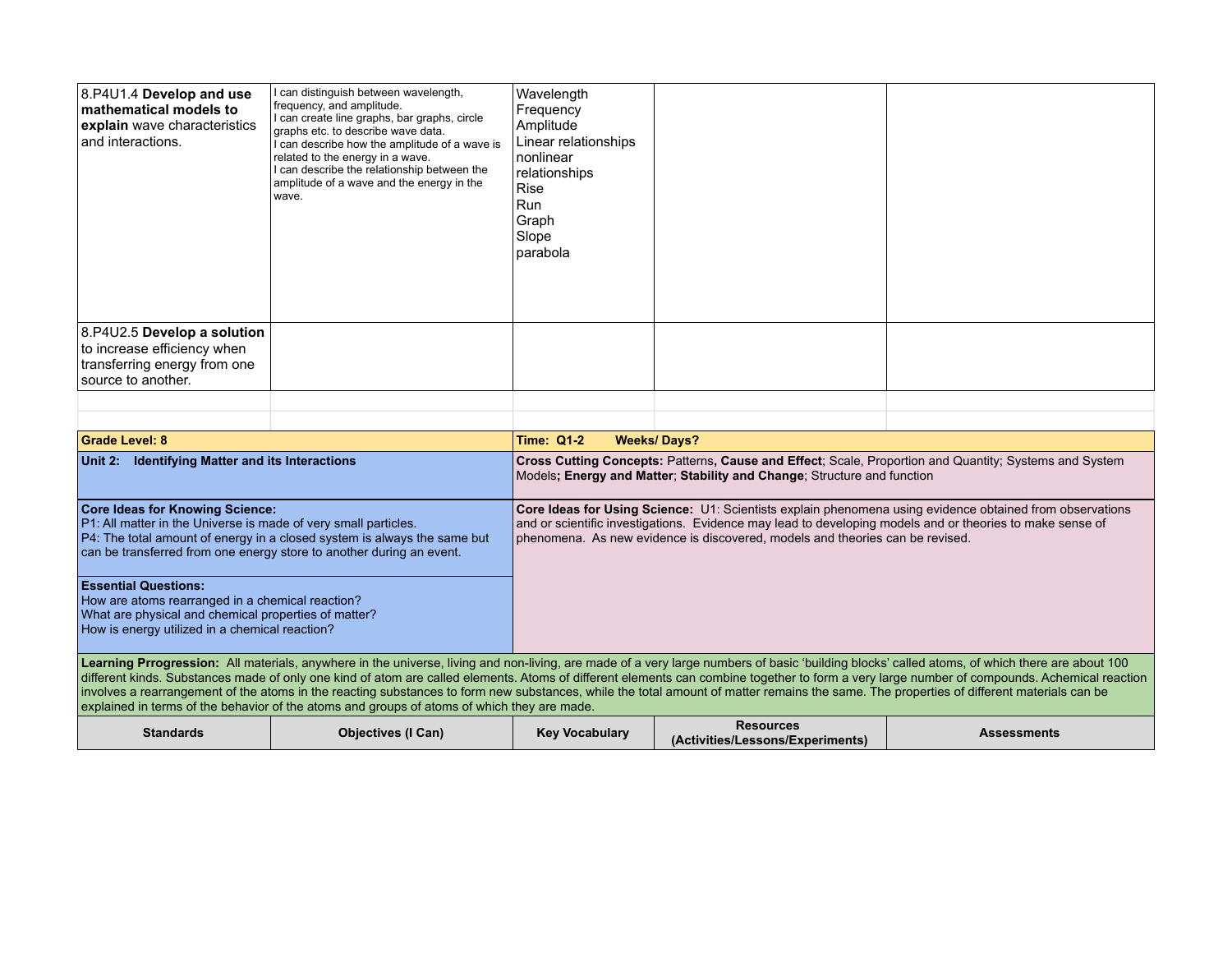| 8.P1U1.1 Develop and use a<br>model to demonstrate that atoms<br>and molecules can be combined<br>or rearranged in chemical<br>reactions to form new<br>compounds with the total number<br>of each type of atom conserved. | I can identify atoms, elements, and molecules.<br>(as a review from 6th grade) I can identify<br>compounds and mixtures. (as a review from<br>5th grade)<br>can compare and contrast compounds and<br>mixtures.<br>can create a model of ionic and covalent<br>bonding.<br>can demonstrate how atoms rearrange during<br>a chemical reaction.<br>can balance simple chemical equations,<br>demonstrating a conservation of matter.                                                                                                                                                                                                                                  | Atoms<br>elements<br>Compounds<br>molecules<br>chemical reaction<br>ionic bond<br>covalent bond<br><b>Mixtures</b><br>Reactants<br>Products<br>conservation of matter<br><b>Bohr Model</b><br><b>Electron Cloud Model</b><br>Valence<br>Substances                                                                                                                          | Resources for Identifying Matter and its<br><b>Interactions</b> |  |
|----------------------------------------------------------------------------------------------------------------------------------------------------------------------------------------------------------------------------|---------------------------------------------------------------------------------------------------------------------------------------------------------------------------------------------------------------------------------------------------------------------------------------------------------------------------------------------------------------------------------------------------------------------------------------------------------------------------------------------------------------------------------------------------------------------------------------------------------------------------------------------------------------------|-----------------------------------------------------------------------------------------------------------------------------------------------------------------------------------------------------------------------------------------------------------------------------------------------------------------------------------------------------------------------------|-----------------------------------------------------------------|--|
| 8.P1U1.2 Obtain and evaluate<br>information regarding how<br>scientists identify substances<br>based on unique physical and<br>chemical properties.                                                                        | I can identify and distinguish between physical<br>and chemical properties. (Review from 5th and<br>6th grade) I can identify physical and chemical<br>changes. (Review from 5th and 6ht grade)<br>I can explain what causes a chemical change.(<br>Review from 5th and 6th Grade)<br>I can design an investigation to collect and<br>evaluate data based on substances unique<br>physical and chemical properties.<br>I can identify the reactivity of different groups<br>and periods on the periodic table.<br>I can explain how the periodic table is<br>organized.<br>can use the periodic table to categorize<br>unknown elements into the appropriate group. | <b>Chemical Properties</b><br>Physical Change<br>Chemical Change<br><b>Physical Properties</b><br>thermal energy<br>conservation of energy<br>Metal<br>Non-Metal<br>Metalloids<br>Groups<br>Periods<br>Periodic Table<br>Reactivity<br>Solvents<br>Solutes<br>mass<br>рH<br>Solubility<br>boiling point<br>melting point<br>states of matter<br>Density<br>States of matter |                                                                 |  |
| 8.P4U1.3 Construct an<br>explanation on how energy can<br>be transferred from one energy<br>store to another.                                                                                                              | can explain how energy can be stored in an<br>atom. I can explain how energy is released<br>from an atom.<br>I can demonstrate that energy can be<br>transferred through endothermic and<br>exothermic reactions.<br>I can describe how energy is conserved in a<br>chemical reaction.                                                                                                                                                                                                                                                                                                                                                                              | Physical Change<br>Chemical Change<br>Reactivity<br>Endothermic<br>Exothermic<br>Fission<br>Fusion<br>conservation of matter                                                                                                                                                                                                                                                |                                                                 |  |
|                                                                                                                                                                                                                            |                                                                                                                                                                                                                                                                                                                                                                                                                                                                                                                                                                                                                                                                     |                                                                                                                                                                                                                                                                                                                                                                             |                                                                 |  |
| <b>Grade Level: 8</b>                                                                                                                                                                                                      |                                                                                                                                                                                                                                                                                                                                                                                                                                                                                                                                                                                                                                                                     | Time: Q2<br><b>Weeks/Days?</b>                                                                                                                                                                                                                                                                                                                                              |                                                                 |  |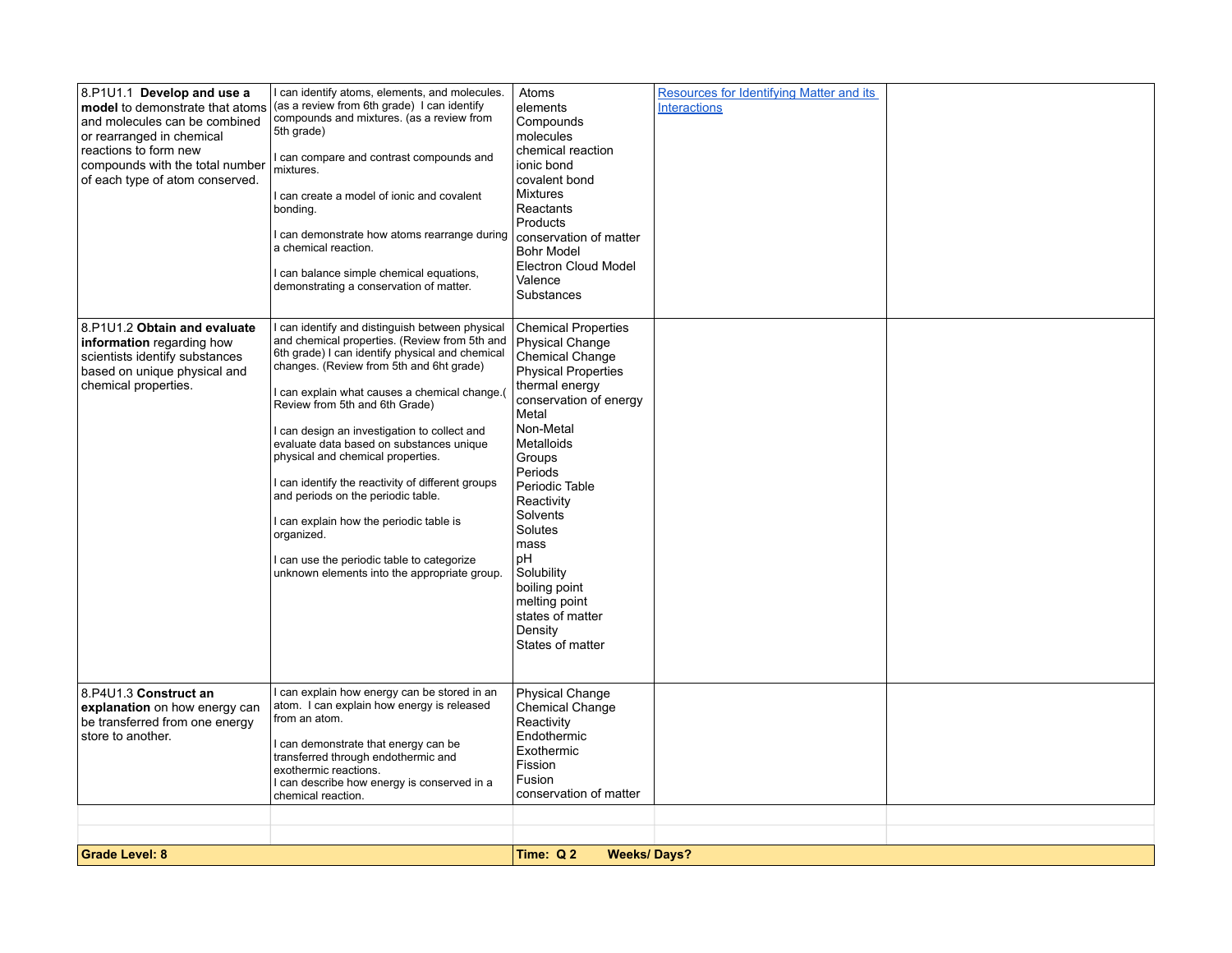| Unit 3: Geological Processes and Events                                                                                                                                                                                                                                                                                                                      | Cross Cutting Concepts: Patterns, Cause and Effect; Scale, Proportion and Quantity; Systems and System<br>Models; Energy and Matter; Stability and Change; Structure and function                                                                                                                                                                                                                                                        |
|--------------------------------------------------------------------------------------------------------------------------------------------------------------------------------------------------------------------------------------------------------------------------------------------------------------------------------------------------------------|------------------------------------------------------------------------------------------------------------------------------------------------------------------------------------------------------------------------------------------------------------------------------------------------------------------------------------------------------------------------------------------------------------------------------------------|
| <b>Core Ideas for Knowing Science:</b><br>P4: The total amount of energy in a closed system is always the same but<br>can be transferred from one energy store to another during an event.<br>E1: The composition of the Earth and its atmosphere and the natural and<br>human processes occurring within them shape the Earth's surface and its<br>climate. | Core Ideas for Using Science: U1: Scientists explain phenomena using evidence obtained from observations<br>and or scientific investigations. Evidence may lead to developing models and or theories to make sense of<br>phenomena. As new evidence is discovered, models and theories can be revised.<br>U3: Applications of science often have both positive and negative ethical, social, economic, and/or political<br>implications. |
| <b>Essential Questions:</b><br>What processes shape the Earth's surface?<br>How can the ages of rock layers be used to date fossils?<br>What things are used to predict natural hazards and other geological events?                                                                                                                                         |                                                                                                                                                                                                                                                                                                                                                                                                                                          |

Learning Prrogression: Plate tectonics is the unifying theory that explains the past and current movements of the rocks at Earth's surface and provides a framework for understanding its geological history. Plate movements are responsible for most continental and ocean floor features and for the distribution of most rocks and minerals within Earth's crust. Maps of ancient land and water patterns, based on investigations of rocks and fossils, make clear how Earth's plates have moved great distances, collided, and spread apart. 4 (p. 183) Some natural hazards are preceded by geological activities that allow for reliable predictions; others occur suddenly, with no notice, and are not yet predictable. By tracking the upward movement of magma, for example, volcanic eruptions can often be predicted with enough advance warning to allow neighboring regions to be evacuated. Earthquakes, in contrast, occur suddenly; the specific time, day, or year cannot be predicted. However, the history of earthquakes in a region and the mapping of fault lines can help forecast the likelihood of future events. Finally, satellite monitoring of weather patterns, along with measurements from land, sea, and air, usually can identify developing severe weather and lead to its reliable forecast. Evolution is shaped by Earth's varying geological conditions. Sudden changes in conditions (e.g., meteor impacts, major volcanic eruptions) have caused mass extinctions, but these changes, as well as more gradual ones, have ultimately allowed other life forms to flourish. The evolution and proliferation of living things over geological time have in turn changed the rates of weathering and erosion of land surfaces, altered the composition of Earth's soils and atmosphere, and affected the distribution of water in the hydrosphere

| <b>Standards</b>                                                                                                                                      | <b>Objectives (I Can)</b>                                                                                                                                                                                                                           | <b>Key Vocabulary</b>                                                                                                                                                        | <b>Resources</b><br>(Activities/Lessons/Experiments)    | <b>Assessments</b> |
|-------------------------------------------------------------------------------------------------------------------------------------------------------|-----------------------------------------------------------------------------------------------------------------------------------------------------------------------------------------------------------------------------------------------------|------------------------------------------------------------------------------------------------------------------------------------------------------------------------------|---------------------------------------------------------|--------------------|
| $ 8E1U1.6$ Analyze and<br>interpret data about the Earth's<br>geological column to<br><b>communicate</b> relative ages of<br>rock layers and fossils. | I can understand the organization of a<br>geological column. (The Rule of Superposition)<br>I can identify different types of fossils and how<br>they are formed.<br>I can utilize data to predict the relative ages of<br>rock layers and fossils. | Rock cycle<br>Geological column<br>geologic time<br>relative age<br>Fossils<br>Rocks<br>Minerals<br>Plate tectonics<br>Continental features<br>Ocean floor features<br>Crust | <b>Resources for Geological Processes</b><br>and Events |                    |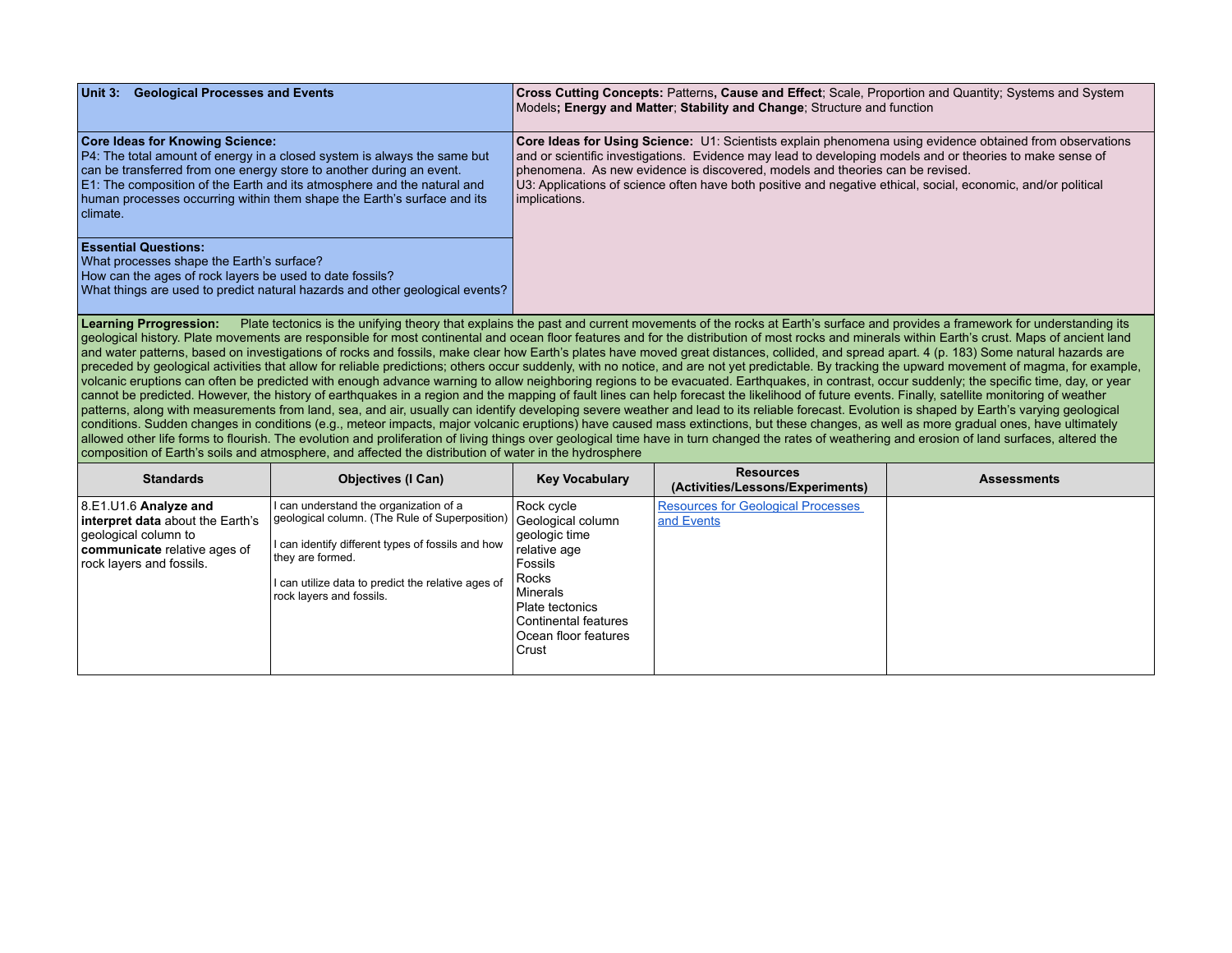| 8.E1.U3.7 Obtain, evaluate and<br><b>communicate</b> information about<br>data and historical patterns to<br>[[predict] natural hazards and other<br>geological events. | I can interpret data about natural hazards.<br>I can evaluate historical patterns of natural<br>hazards and geological events.<br>I can identify natural hazards.<br>I can utilize the history of earthquakes and fault<br>lines in a region to identify the likelihood of<br>future geological events.<br>I can utilize satellite technology and geographic<br>measurements to develop reliable forecasts.<br>I can identify causes of mass extinctions. | Volcanic dike<br>∣Fault<br>Sedimentary layers<br>Natural hazards<br>Earthquakes<br>fault lines<br>satellite technology<br>Landslides<br>Floods<br>fault lines<br>mass extinctions<br>meteors<br>volcanic eruptions<br>Geologic events<br>Forecasts<br>Weather patterns<br>earthquakes<br>Seismic waves<br>Tornados<br>Wildfires<br>Cyclonic storms<br>Avalanches<br>Droughts<br>Weathering<br>Erosion<br>Atmosphere<br>Hydrosphere |  |  |
|-------------------------------------------------------------------------------------------------------------------------------------------------------------------------|-----------------------------------------------------------------------------------------------------------------------------------------------------------------------------------------------------------------------------------------------------------------------------------------------------------------------------------------------------------------------------------------------------------------------------------------------------------|------------------------------------------------------------------------------------------------------------------------------------------------------------------------------------------------------------------------------------------------------------------------------------------------------------------------------------------------------------------------------------------------------------------------------------|--|--|
|-------------------------------------------------------------------------------------------------------------------------------------------------------------------------|-----------------------------------------------------------------------------------------------------------------------------------------------------------------------------------------------------------------------------------------------------------------------------------------------------------------------------------------------------------------------------------------------------------------------------------------------------------|------------------------------------------------------------------------------------------------------------------------------------------------------------------------------------------------------------------------------------------------------------------------------------------------------------------------------------------------------------------------------------------------------------------------------------|--|--|

| <b>Grade Level: 8</b>                                                                                                                                                         | Time: Q3<br><b>Weeks/Days?</b>                                                                                                                                                                                                                                |  |  |
|-------------------------------------------------------------------------------------------------------------------------------------------------------------------------------|---------------------------------------------------------------------------------------------------------------------------------------------------------------------------------------------------------------------------------------------------------------|--|--|
| Unit 4: Genetics                                                                                                                                                              | <b>Cross Cutting Concepts: Patterns, Cause and Effect: Scale, Proportion and Quantity: Systems and System</b><br>Models; Energy and Matter; Stability and Change; Structure and function                                                                      |  |  |
| <b>Core Ideas for Knowing Science:</b><br>$\vert$ L3: Genetic information is passed down from one generation of organisms to $\vert$<br>another.                              | <b>Core Ideas for Using Science:</b><br>U1: Scientists explain phenomena using evidence obtained from observations and or scientific investigations.<br>Evidence may lead to developing models and or theories to make sense of phenomena. As new evidence is |  |  |
| <b>Essential Questions:</b><br>How do genes affect your physical appearance?<br>What is the impact (positive or negative) of genetic research on human lives?   implications. | discovered, models and theories can be revised.<br>U3: Applications of science often have both positive and negative ethical, social, economic, and/or political                                                                                              |  |  |

Learning Prrogression: Genes are located in the chromosomes of cells, with each chromosome pair containing two variants of each of many distinct genes. Each distinct gene chiefly controls the production of a specific protein, which in turn affects the traits of the individual (e.g., human skin color results from the actions of proteins that control the production of the pigment melanin). Changes (mutations) to genes can result in changes to proteins, which can affect the structures and functions of the organism and thereby change traits. Sexual reproduction provides for transmission of genetic information to offspring through egg and sperm cells. These cells, which contain only one chromosome of each parent's chromosome pair, unite to form a new individual (offspring). Thus offspring possess one instance of each parent's chromosome pair (forming a new chromosome pair). Variations of inherited traits between parent and offspring arise from genetic differences that result from the subset of chromosomes (and therefore genes) inherited or (more rarely) from mutations. (Boundary: The stress here is on the impact of gene transmission in reproduction, not the mechanism.) In sexually reproducing organisms, each parent contributes half of the genes acquired (at random) by the offspring. Individuals have two of each chromosome and hence two alleles of each gene, one acquired from each parent. These versions may be identical or may differ from each other. In addition to variations that arise from sexual reproduction, genetic information can be altered because of mutations. Though rare, mutations may result in changes to the structure and function of proteins. Some changes are beneficial, others harmful, and some neutral to the organism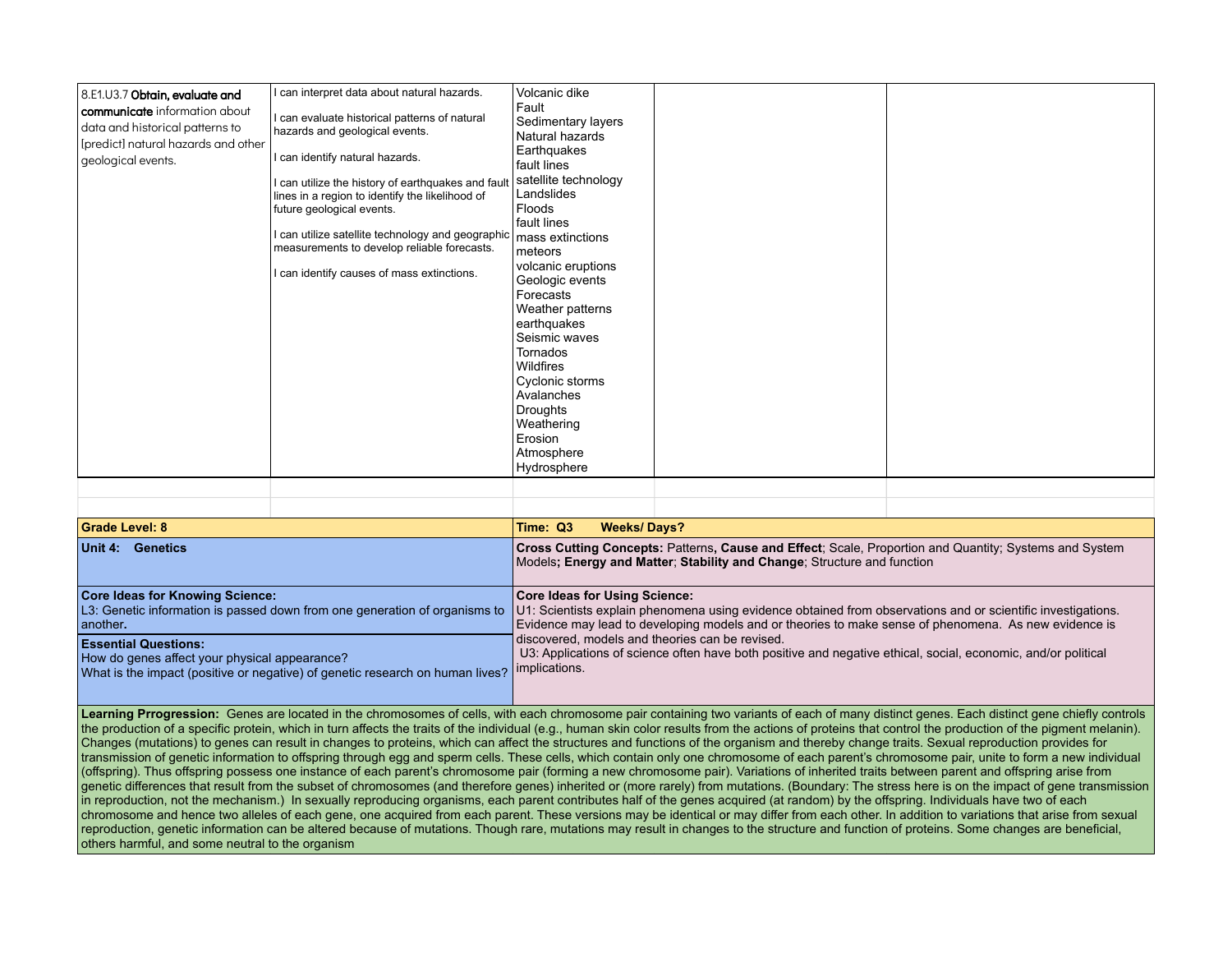| <b>Standards</b>                                                                                                                                                                                                                                                      | <b>Objectives (I Can)</b>                                                                                                                                                                                                                                                                                                                                                                                                                                                                                                                                                                                                                                                                                                                                                                        | <b>Key Vocabulary</b>                                                                                                                                                                                                                                                                                                     | <b>Resources</b><br>(Activities/Lessons/Experiments)                                                  | <b>Assessments</b>                                                                                           |
|-----------------------------------------------------------------------------------------------------------------------------------------------------------------------------------------------------------------------------------------------------------------------|--------------------------------------------------------------------------------------------------------------------------------------------------------------------------------------------------------------------------------------------------------------------------------------------------------------------------------------------------------------------------------------------------------------------------------------------------------------------------------------------------------------------------------------------------------------------------------------------------------------------------------------------------------------------------------------------------------------------------------------------------------------------------------------------------|---------------------------------------------------------------------------------------------------------------------------------------------------------------------------------------------------------------------------------------------------------------------------------------------------------------------------|-------------------------------------------------------------------------------------------------------|--------------------------------------------------------------------------------------------------------------|
| 8.L3U1.9 Construct an<br>explanation of how genetic<br>variations occur in offspring<br>through the inheritance of traits<br>or through mutations.                                                                                                                    | can identify the function of a nucleus and<br>nucleolus of a cell.<br>I can identify the structure of RNA and DNA<br>(AGCT).<br>I can understand the difference between<br>asexual and sexual reproduction.<br>(Mitosis and Meiosis)<br>I can identify the differences between DNA,<br>chromosomes and genes.<br>I can identify that genes are located on<br>chromosomes in cells and exist in allele pairs,<br>receiving one from each parent.<br>I can explain the function of genes (alleles) in<br>the production of a specific protein.<br>I can use a punnett square to determine the<br>probability of genes.<br>I can explain the processes of cell division and<br>how that leads to genetic variation.<br>I can compare and contrast environmental and<br>genetic causes of mutations. | Genes<br>Chromosomes<br>Cells<br>Traits<br>Mutation<br>Homozygous<br>Heterozygous<br><b>Mitosis</b><br>Meiosis<br>Probability<br>Protein<br>Genotype<br>Phenotype<br>Egg cells<br>Sperm cells<br>Inherited<br>Alleles<br>Sexual reproduction<br><b>Punnett Squares</b><br>Acquired<br>Dominant<br>Recessive<br>Variations | <b>Resources for Genetics</b>                                                                         |                                                                                                              |
| 8.L3U3.10 Communicate how<br>advancements in technology<br>l have furthered the field of<br>genetic research and use<br>evidence to support an<br>argument about the positive<br>and negative effects of genetic<br>research on human lives.<br><b>Grade Level: 8</b> | can create a timeline of major technological<br>advancements in genetic research.<br>I can design and critique an argument based<br>on the positive and negative effects of genetic<br>research.<br>I can argue the ethical and moral<br>responsibilities of scientists.                                                                                                                                                                                                                                                                                                                                                                                                                                                                                                                         | Biotechnolgy<br>Genetic Disorder<br><b>Time: Q3-4</b>                                                                                                                                                                                                                                                                     | <b>Weeks/Days?</b>                                                                                    |                                                                                                              |
| Unit 5: Natural Selection                                                                                                                                                                                                                                             |                                                                                                                                                                                                                                                                                                                                                                                                                                                                                                                                                                                                                                                                                                                                                                                                  |                                                                                                                                                                                                                                                                                                                           | Models; Energy and Matter; Stability and Change; Structure and function                               | Cross Cutting Concepts: Patterns, Cause and Effect; Scale, Proportion and Quantity; Systems and System       |
| <b>Core Ideas for Knowing Science:</b><br>evolution.                                                                                                                                                                                                                  | L4: The unity and diversity of organisms, living and extinct, is the result of                                                                                                                                                                                                                                                                                                                                                                                                                                                                                                                                                                                                                                                                                                                   | <b>Core Ideas for Using Science:</b>                                                                                                                                                                                                                                                                                      | Evidence may lead to developing models and or theories to make sense of phenomena. As new evidence is | U1: Scientists explain phenomena using evidence obtained from observations and or scientific investigations. |

discovered, models and theories can be revised.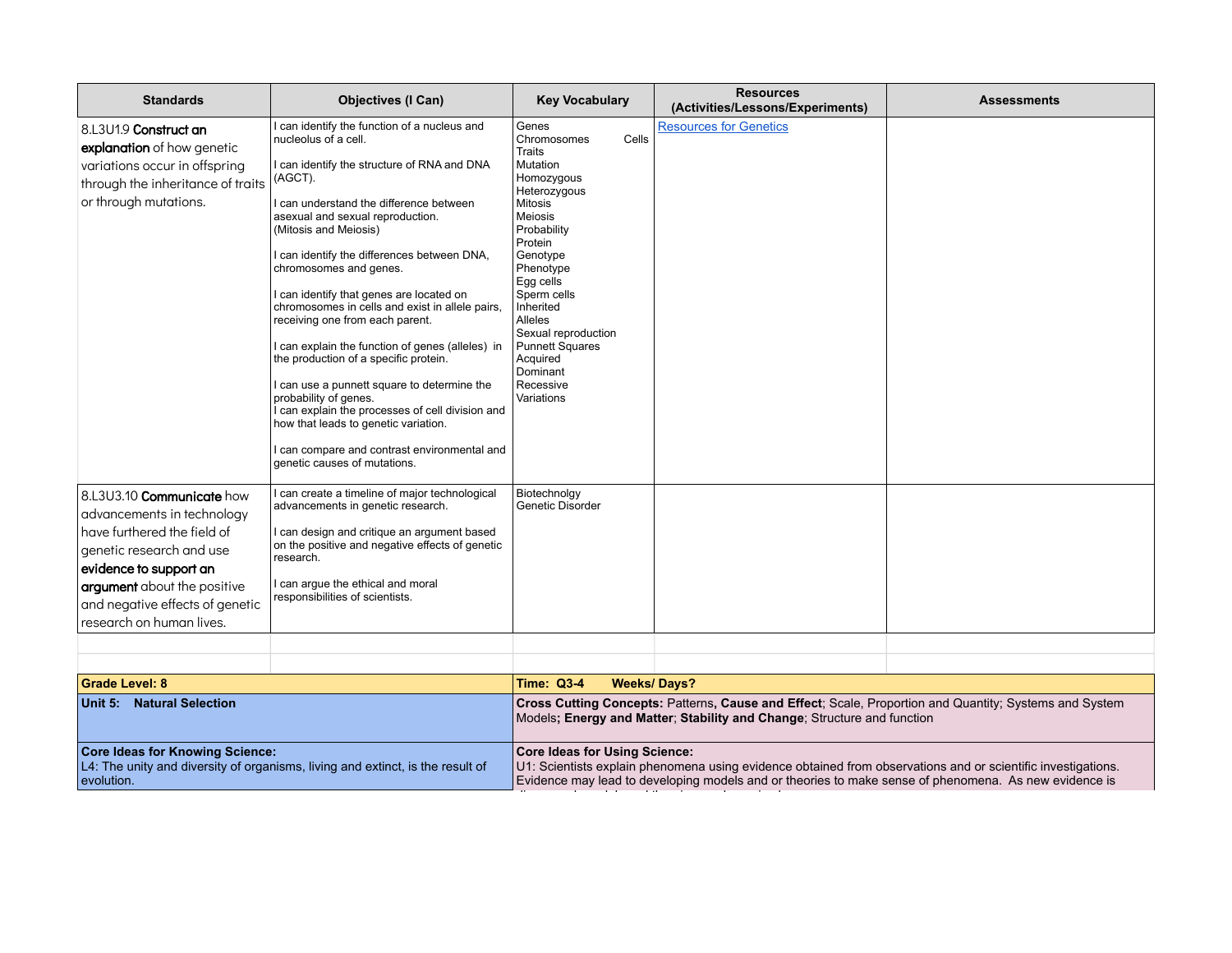| <b>Essential Questions:</b>                                      | discovered, models and theories can be revised. |
|------------------------------------------------------------------|-------------------------------------------------|
| What are factors leading to natural selection?                   |                                                 |
| How does natural selection lead to variation in a population?    |                                                 |
| What are factors that lead to advantageous characteristics?      |                                                 |
| How does natural selection lead to the evolution of new species? |                                                 |
|                                                                  |                                                 |

Learning Prrogression: Genetic variations among individuals in a population give some individuals an advantage in surviving and reproducing in their environment. This is known as natural selection. It leads to the predominance of certain traits in a population and the suppression of others. In artificial selection, humans have the capacity to influence certain characteristics of organisms by selective breeding. One can choose desired parental traits determined by genes, which are then passed on to offspring. Adaptation by natural selection acting over generations is  $\sim$  one important process by which species change over time in response to changes in environmental conditions. Traits that support successful survival and reproduction in the new environment become more common; those that do not become less common. Thus, the distribution of traits in a population changes. In separated populations with different conditions, the changes can be large enough that the populations, provided they remain separated (a process called reproductive isolation), evolve to become separate species. Biodiversity is the wide range of existing life forms that have adapted to the variety of conditions on Earth, from terrestrial to marine ecosystems. Biodiversity includes genetic variation within a species, in addition to species variation in different habitats and ecosystem types (e.g., forests, grasslands, wetlands). Changes in biodiversity can influence humans' resources, such as food, energy, and medicines, as well as ecosystem services that humans rely on—for example, water purification and recycling.

| <b>Standards</b>                                                                                                                                                | <b>Objectives (I Can)</b>                                                                                                                                                                                                                          | <b>Key Vocabulary</b>                                                                                                                                                                                                                                                                                                                                                                                                                                          | <b>Resources</b><br>(Activities/Lessons/Experiments) | <b>Assessments</b> |
|-----------------------------------------------------------------------------------------------------------------------------------------------------------------|----------------------------------------------------------------------------------------------------------------------------------------------------------------------------------------------------------------------------------------------------|----------------------------------------------------------------------------------------------------------------------------------------------------------------------------------------------------------------------------------------------------------------------------------------------------------------------------------------------------------------------------------------------------------------------------------------------------------------|------------------------------------------------------|--------------------|
| 8.L4U1.11 Develop and use a<br>model to explain how natural<br>selection may lead to increases<br>and decreases of specific traits<br>in populations over time. | I can explain factors that affect a species over<br>time.<br>I can compare and contrast selective breeding,<br>artificial selection, and natural selection.<br>I can explain how environmental factors affect<br>the process of natural selection. | Survival of the Fittest<br>Evolution<br>Extinction<br><b>Natural Selection</b><br>Population<br>Diversity<br>Species<br>Variation<br>Mutation<br>Adaptation'<br>Commensalism<br>Parasitism<br><b>Mutualism</b><br>Reproductive isolation<br>Biodiversity<br>Selective breeding<br>Artificial selection<br>Organism<br>Gene Pool<br>Prey<br>Predator<br>Species<br>Microevolution<br>Macroevolution<br>Consumer<br>Primary<br>Secondary<br>Tertiary<br>Producer |                                                      |                    |
| 8.L4U1.12 Gather and<br>communicate evidence on how<br>the process of natural selection<br>provides an explanation of how<br>new species can evolve.            | I can explain how natural selection will allow<br>species to adapt and evolve.<br>I can explain how and why new species evolve<br>using evidence.                                                                                                  | Same as vocabulary<br>above                                                                                                                                                                                                                                                                                                                                                                                                                                    |                                                      |                    |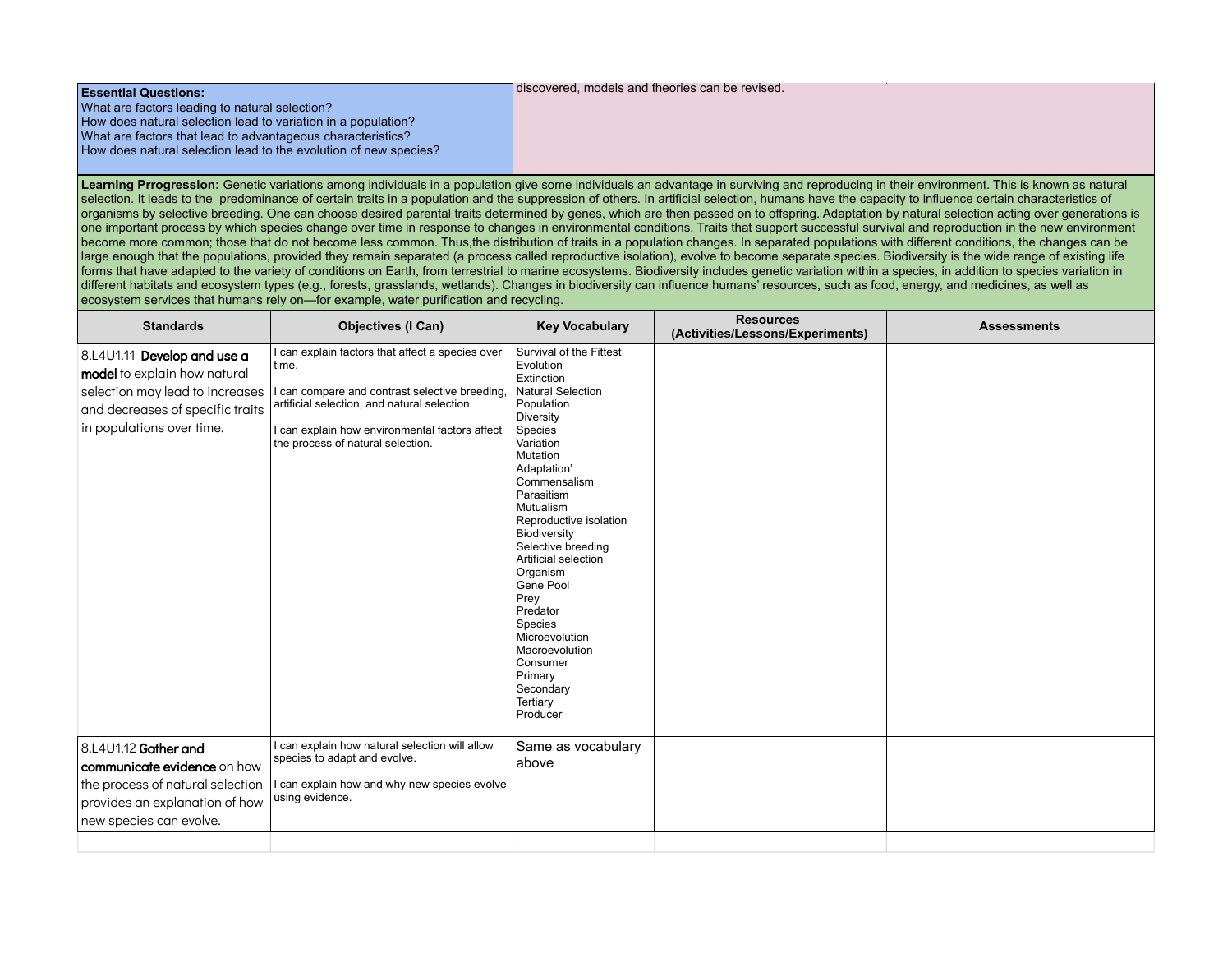| <b>Grade Level: 8</b>                                                                                                                                                                                                                                                                                                                                                                                                                                                                                              |                           | Time: Q4<br><b>Weeks/Days?</b>                                                                                                                                                    |                                                      |                    |  |  |  |
|--------------------------------------------------------------------------------------------------------------------------------------------------------------------------------------------------------------------------------------------------------------------------------------------------------------------------------------------------------------------------------------------------------------------------------------------------------------------------------------------------------------------|---------------------------|-----------------------------------------------------------------------------------------------------------------------------------------------------------------------------------|------------------------------------------------------|--------------------|--|--|--|
| <b>Ecology, Sustainability and Marine Biology</b><br>∣Unit 6:⊹                                                                                                                                                                                                                                                                                                                                                                                                                                                     |                           | Cross Cutting Concepts: Patterns, Cause and Effect; Scale, Proportion and Quantity; Systems and System<br>Models: Energy and Matter: Stability and Change: Structure and function |                                                      |                    |  |  |  |
| <b>Core Ideas for Knowing Science:</b><br>E1: The composition of the Earth and its atmosphere and the natural and<br>human processes occurring within them shape the Earth's surface and its<br>climate.                                                                                                                                                                                                                                                                                                           |                           | <b>Core Ideas for Using Science:</b><br>U3: Applications of science often have both positive and negative ethical, social, economic, and/or political<br>implications.            |                                                      |                    |  |  |  |
| <b>Essential Questions:</b><br>What can humans do to help sustain a growing population for future<br>generations?                                                                                                                                                                                                                                                                                                                                                                                                  |                           |                                                                                                                                                                                   |                                                      |                    |  |  |  |
| Learning Prrogression: Human activities have significantly altered the biosphere, sometimes damaging or destroying natural habitats and causing extinction of many other species. But<br>changes to Earth's environment can have different impacts (negative and positive) for different living things. Typically, as human populations and per-capita consumption of natural resources<br>increase, so do the negative impacts on Earth unless the activities and technologies involved are engineered otherwise. |                           |                                                                                                                                                                                   |                                                      |                    |  |  |  |
| <b>Standards</b>                                                                                                                                                                                                                                                                                                                                                                                                                                                                                                   | <b>Objectives (I Can)</b> | <b>Key Vocabulary</b>                                                                                                                                                             | <b>Resources</b><br>(Activities/Lessons/Experiments) | <b>Assessments</b> |  |  |  |